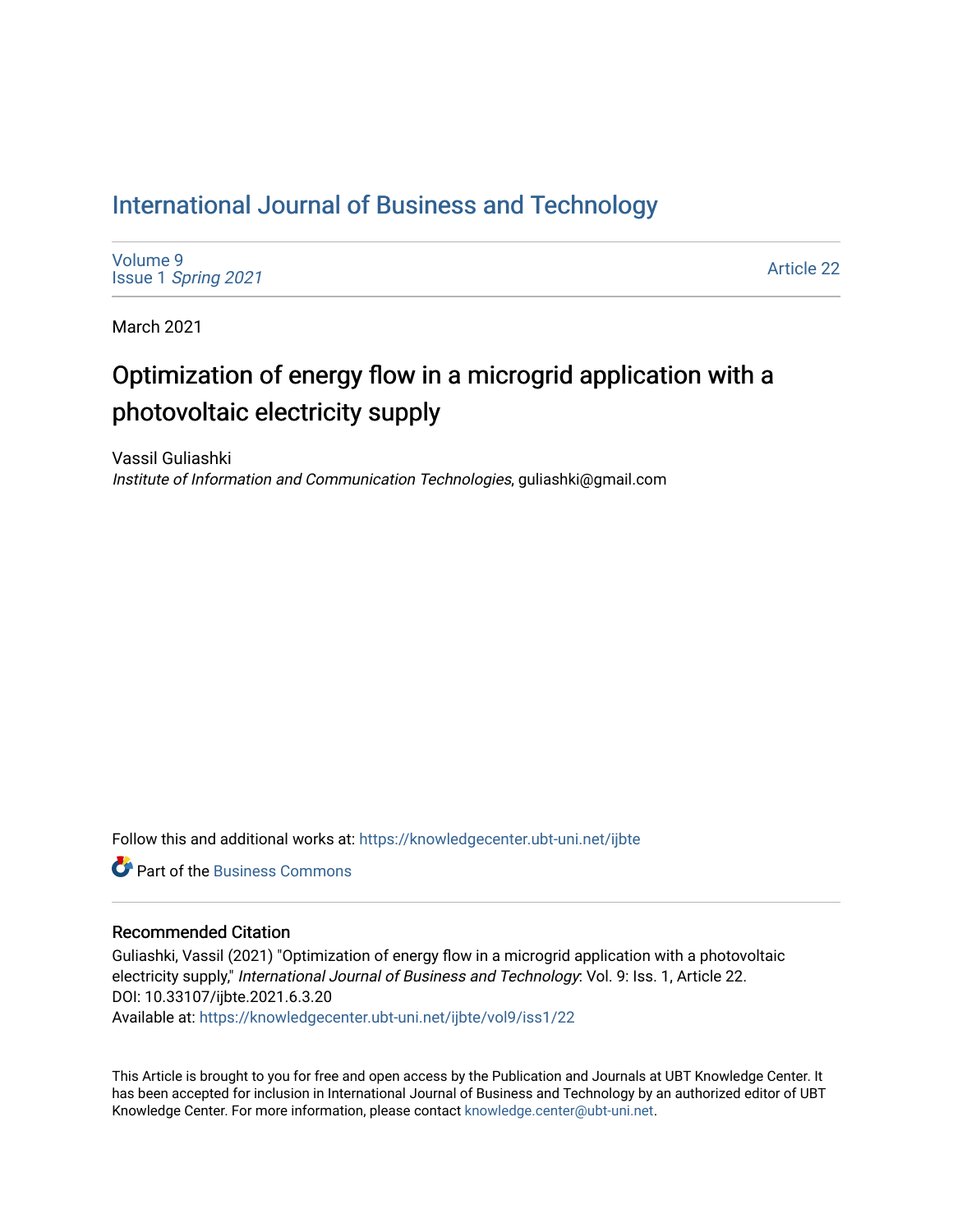## **Optimization of energy flow in a microgrid application with a photovoltaic electricity supply**

Vassil Guliashki<sup>1</sup>, Egzon Salihu<sup>2</sup> and Galia Marinova<sup>3</sup>

<sup>1</sup> Institute of Information and Communication Technologies - Bulgarian Academy of Sciences, Sofia, Bulgaria, [guliashki@gmail.com](mailto:guliashki@gmail.com) <sup>2</sup> University for Business and Technology (UBT), Prishtina, Kosovo [es44550@ubt-uni.net](mailto:es44550@ubt-uni.net) <sup>3</sup> Technical University of Sofia, Sofia, Bulgaria, [gim@tu-sofia.bg](mailto:gim@tu-sofia.bg)

**Abstract.** Microgrids can be powered using wind turbines, generators, batteries, or solar panels. In case of emergency, a microgrid provides backup from the main grid in times of crisis like storms or power outages, also it can be used to reduce the energy consumption from the main grid. This paper presents optimization of a battery schedule in a microgrid application when it is used in a gridconnected mode (connected to the main grid) with a photovoltaic electricity supply, battery and inverter. The data used for the problem formulation include the photovoltaic energy production in 24 hours for 3000 houses of California state with solar panel power output 27 MW, and 32,4 MW, battery capacity with 100MWh, 150MWh, and 200MWh. One objective function with six different scenarios is used to test the problem for minimization of the consumed energy from the main grid in a summer day. The same simulations are performed for a winter day also. The MATLAB solver *fmincon* from Optimization Toolbox is used for the calculations. The data about the consumption of the houses is taken from nanoHUB platform, and the production results of the solar panels are from GridLab-D tool. The obtained results show that a reduction of energy costs for the end user can be achieved by means of optimal battery schedules, as well as that the energy consumption from the main grid can be minimized. The presented approach is promising and it can be applied successfully to real microgrids.

**Keywords:** Microgrids,Energy Scheduling Optimization, Models & Simulation, MATLAB, GridLab-D, nanoHUB.

## **1 Introduction**

A microgrid is a local energy grid that generates electricity through a combination of renewable energy sources (RES). Microgrid integrates various distributed generators, energy storage equipment, control devices and energy consumers. It can operate in both grid-connected mode and island mode (disconnected from the main grid). Microgrids are expected to become part of the next evolution level of electric power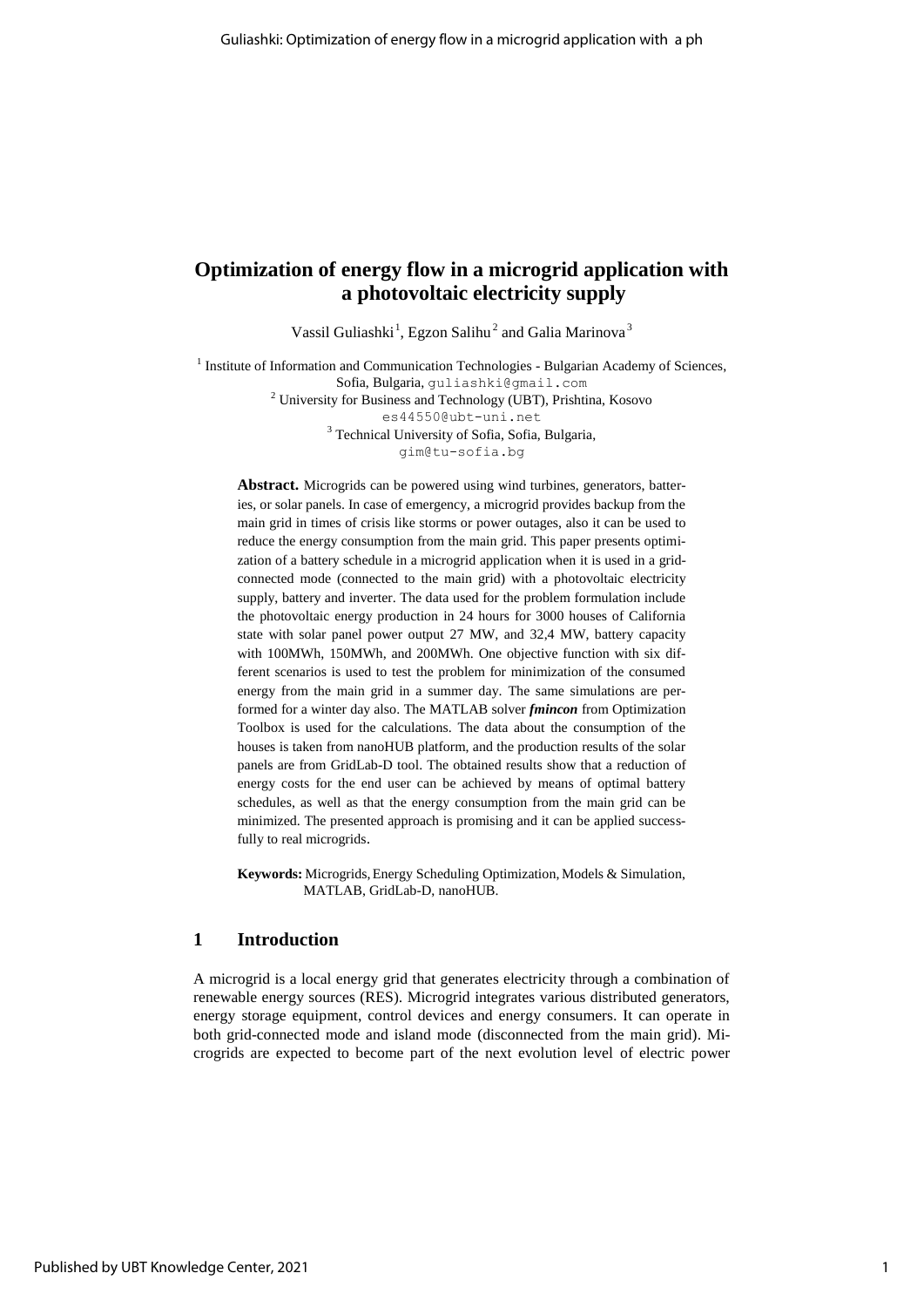system [2]. The microgrids are especially important for the robust energy infrastructure capable to withstand the weather anomalies [3]. They are designed to achieve a low-polluting economy and a better adaptation to the global climate changes [4]. The microgrid should be robust in controlling demand, supply, voltage and frequency [1]. There is a lot of research devoted to optimize the configuration of the microgrid [5]. The life time of the energy storage system must be taken into account. The energy consumers would like to have high quality electricity on a low (reasonable) price. Optimization of consumption energy is a very good way to impact energy costs.

This article builds a mathematical model of a microgrid in a grid-connected mode and analyzes the effect of increasing the capacity of the battery system on electricity consumption, respectively on the price of electricity consumed. In addition, the effect of increasing the area of the photovoltaic system by 20% was studied. The formulated optimization tasks are solved by means of the *fmincon* solver of MATLAB, which allows any kind of constraints.

## **2 The experimental microgrid setup**

The microgrid considered here operates in a grid-connected mode (connected to the main grid). In case it should operate in an island mode, an additional generator (for example a diesel generator) should be connected with the microgrid in order to produce the necessary electricity covering the lack of energy in some time periods. The experimental microgrid uses a photovoltaic system as RES. The photovoltaic system includes a group of solar panels and an inverter. The area of solar panels for 3 houses is set to 1500 ft<sup>2</sup>, value which corresponds to a produced power with peak around 25-30 kW. Additionally an energy storage (group of batteries) is also interconnected to the microgrid through a DC/AC bi-directional inverter (see Fig. 1).



**Fig. 1.** The experimental microgrid setup

2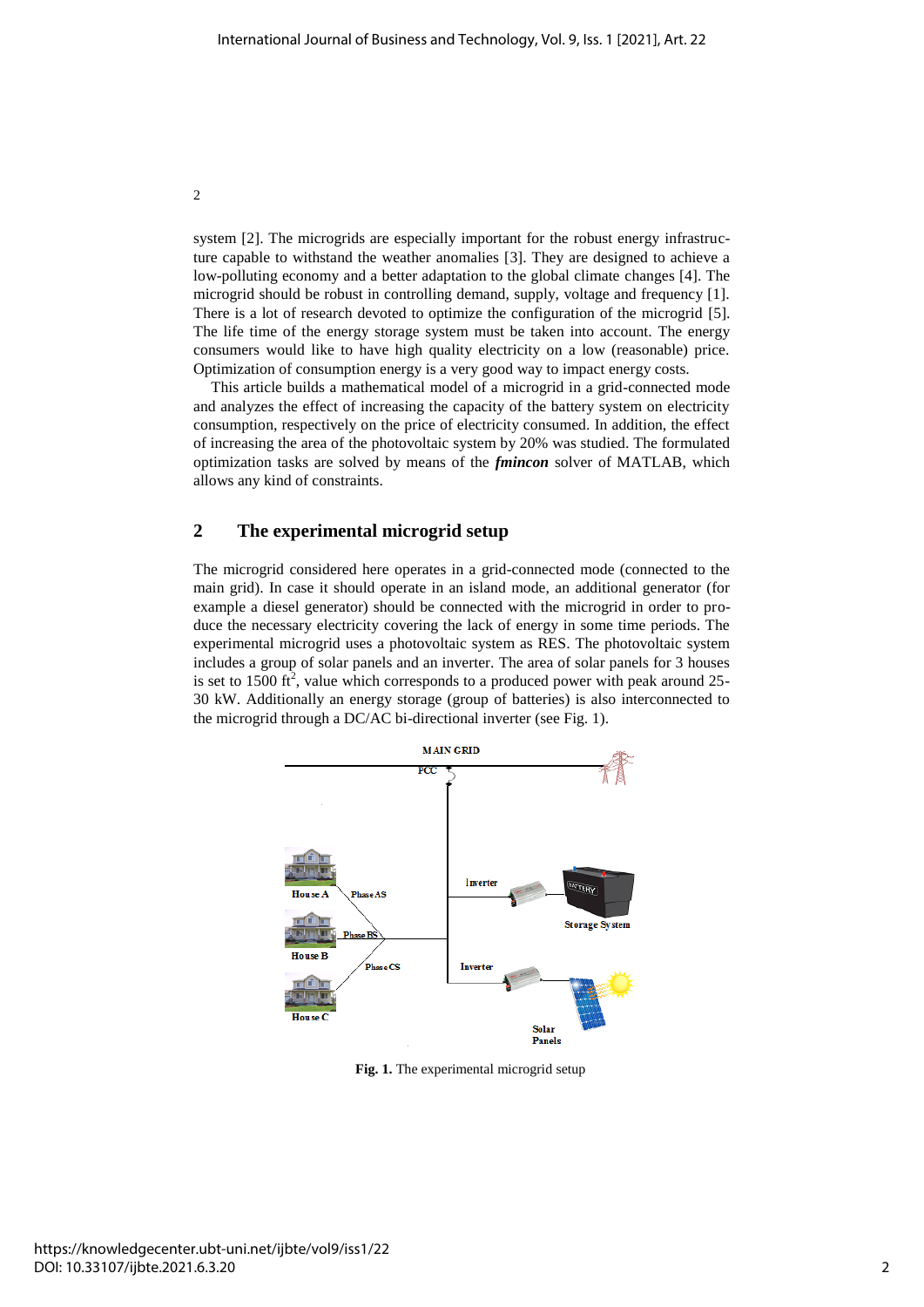The schedule of charge/discharge of the batteries can be optimized based on an objective function connected to the microgrid. This optimization makes the studied microgrid a *smart* microgrid. The constraints in the optimization task should take into account the behavior of the loads and the energy production by the RES. The microgrid on Fig. 1 is composed by a group of three houses, but for the formulated optimization tasks in this study an application including 3000 houses is considered. The data about the consumption of the houses are taken from nanoHUB platform [6]. The data used for the photovoltaic energy production in 24 hours for the considered 3000 houses are for California state with solar panel power output 27 MW, and 32,4 MW (for area of solar panels enlarged by 20%). The battery system capacity can vary with values 100MW, 150MW, and 200MW. Hence there are six possible scenarios for a summer day data. The same simulations are performed for a winter day also.

The production of solar panels is obtained from the site of GridLab-D - tool (see [http://www.gridlabd.org/\)](http://www.gridlabd.org/). For the optimization the solver "*fmincon*" from "Optimization Toolbox" of the software environment MATLAB is used.

## **3 Battery scheduling optimization tasks**

#### **3.1 Task 1: Energy optimization of battery schedule**

The data in this study is used only as a demonstration of the potential of the optimization approach. In case that there are available correct forecasted data for the RES production and houses consumption, the behavior of the microgrid can be forecasted one day before, and the schedule of the battery system can be optimized. By solving this task day by day, it will be possible to optimize the microgrid energy for the whole year. The time interval for the optimization task formulation is one day and one night (24 hours). It will be divided in 24 time steps, each with 1 hour length. The corresponding optimization task is presented in the form:

$$
\min F1 = \sqrt{\sum_{i=1}^{24} [(H(i) - PV(i) - x(i)) * \Delta t_i]^2}
$$
 (1)

subject to:

$$
-P_{bt\_max} \le x(i) \le +P_{bt\_max} \tag{2}
$$

$$
SOC_{min} \leq SOC(i) \leq SOC_{max}
$$
 (3)

$$
\sum_{i=1}^{24} x(i) = 0; \quad i = 1, \dots, 24; \tag{4}
$$

where:  $H(i)$  is the power absorbed by the houses during the step " $i$ " [MW];  $PV(i)$  is the power delivered by photovoltaic panels during the step " $i$ " [MW];  $x(i)$  is the power delivered by the battery system during the step "*i*" [MW], and  $\Delta t_i$  is the time step [h]. *Pbt max* is the maximum power that the battery system can deliver/absorb [MW]; *SOC(i)* is the State Of Charge of the battery during the hour "*i*" [%]  $SOC_{min} =$  lower limit for the State Of Charge of the battery [%] *SOCmax* = upper limit for the State Of Charge of the battery [%]. In this study  $SOC_{min} = 20\%$ , and  $SOC_{max} = 100\%$  respectively.

3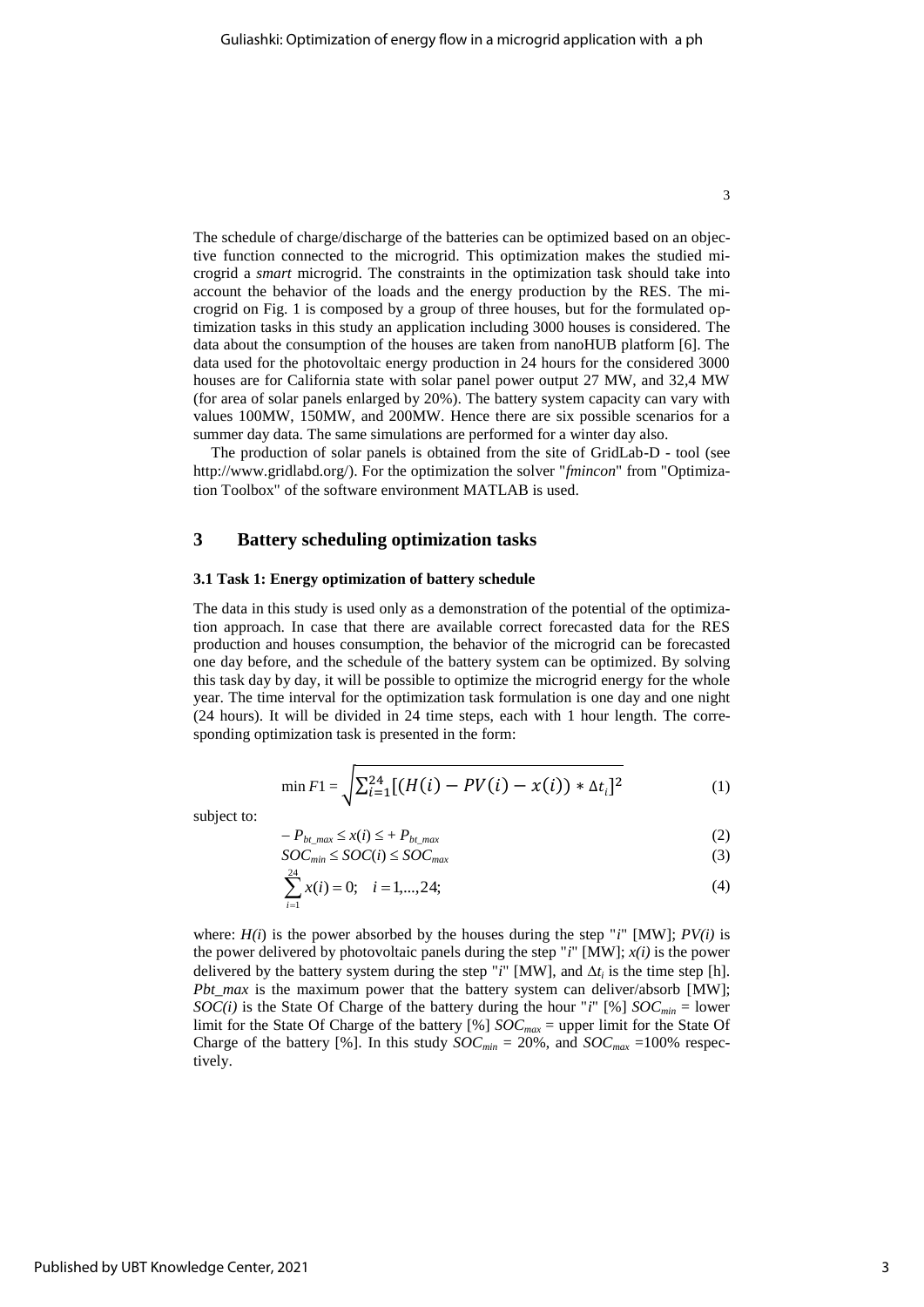4

The  $x(i)$  is considered negative when the battery is charging, and positive when the battery is discharging. Therefore, the equation (2) represents the power limit during the step "*i*", which can be delivered or absorbed by the inverter connected to the battery system; the system cannot supply or absorb a power more than the amount *Pbt\_max*.

The SOC *of* the battery represents the amount of energy stored in the battery system. Therefore, the equation (3) means that, for each time step "*i*", the SOC must be included between a minimum and a maximum value depending from the system used for energy storage and it should agree with the physical limit of maximum SOC of 100%. The SOC is depending of the value of x for each time step; the relation between these variables is as follows [7]:

$$
SOC(i) = SOC(i-1) - \frac{x(i)}{E_{b_{t_{\text{max}}}}}\Delta t_i
$$
\n(5)

where:  $SOC(0)$  = Initial charge of the battery (it is an input value for the task). In this optimization task, the initial value of the SOC is fixed to 50%. It means that the battery system is charged to the half of its full charge at the beginning of the optimization. The last constraint, shown in the equation (4), is used in order to get, at the end of the 24h period, the same value of SOC, as at the begin of the period. Therefore, this value can be used as an input for the optimization task of the next day. Other parameters to be defined are the *Pbt\_max*, fixed to 10% of battery system capacity for charging and discharging, and the battery system capacity  $E_{bt\ max}$ , fixed to 100 MWh, or to 150 MWh, or to 200 MWh.

#### **3.2 Task 2: Economic optimization of battery schedule**

The objective function of this optimization task corresponds to the cost value of the energy in a summer/winter day bought by the microgrid from the main grid minus the cost value of the energy in the same period sold by the microgrid to the main grid. It is submitted to the same constraints as in the Task 1, because the characteristics of the microgrid do not have changed. The objective function has he form:

$$
\min F2 = \sum_{i=1}^{24} \left[ \left( H(i) - PV(i) - x(i) \right) . \Delta t_i \right]. P(i) \tag{6}
$$

where:  $H(i)$  = power absorbed by the houses during the step "*i*" [MW];  $PV(i)$  = power delivered by photovoltaic panels during the step " $i$ " [MW];  $x(i)$  = power delivered by battery system during the step "*i*" [MW];  $\Delta t_i =$  time step [h], and  $P(i) =$  buying/selling price during the step "*i*" [\$/MWh]

The value of the price  $P(i)$  is calculated in the same way as in [8].

### **4 Optimization results**

The experiments on the formulated optimization tasks were performed for a summer day, as well for a winter day (see Fig. 2 and Fig. 3) for the 6 scenarios, mentioned in Section 2 by means of the *fmincon* solver of MATLAB.

In case the area of solar panels used is not enlarged ( $PV = 100\%$ ), the following data are used: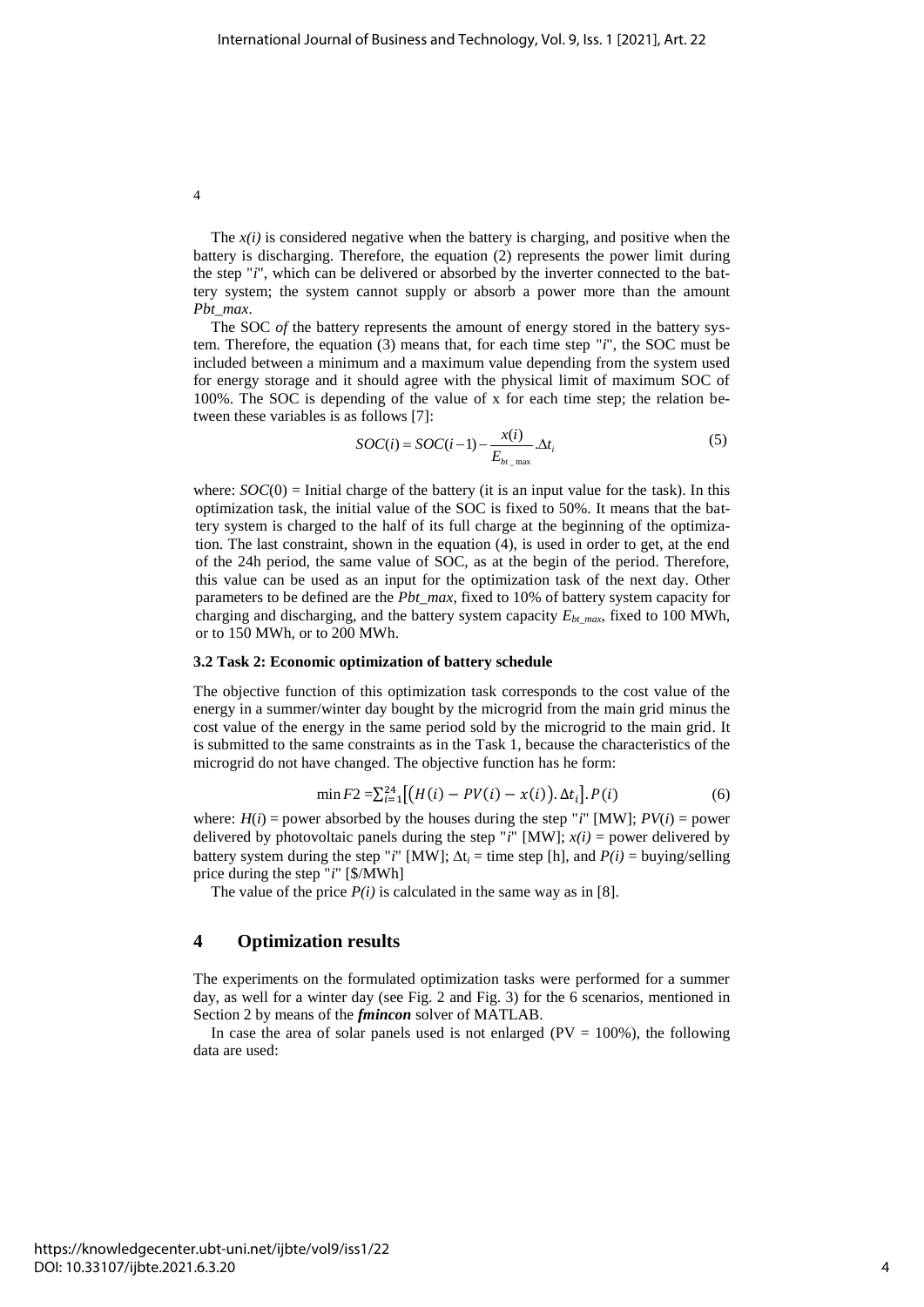

Fig. 2. Energies in a summer day Fig. 3. Energies in a winter day

The experimental results for the summer day are summarized in Table 1.

| PV [MW]        | $E_{bt \ max}$ [MWh] | $F1$ [MW]    | <b>Iterations</b> |
|----------------|----------------------|--------------|-------------------|
| 100%           | 100                  | 28.872151    | 57                |
| 100%           | 150                  | 25.160954    | 28                |
| 100%           | 200                  | 24.826380    | 21                |
| 120%           | 100                  | 23.873894    | 40                |
| 120%           | 150                  | 17.660724    | 31                |
| 120%           | 200                  | 16.670429    | 15                |
| <b>PV</b> [MW] | $E_{bt \ max}$ [MWh] | $F2$ [\$]    | <b>Iterations</b> |
| 100%           | 100                  | 15081.367316 | 17                |
| 100%           | 150                  | 15081.367311 | 13                |
| 100%           | 200                  | 15081.367308 | 8                 |
| 120%           | 100                  | 10633.481671 | 10                |
| 120%           | 150                  | 10126.843151 | 13                |
| 120%           | 200                  | 10126.843145 | 23                |

The optimization process for the last scenario is presented in Fig. 4, and Fig.5.

Table 1. Optimization results for a summer day

Help<br>| 0 03 | 11 03  $\frac{1}{2}$  $\overline{a}$ **DIA**  $\Delta$ he.  $\frac{1}{10}$ 

**Fig. 4.** Optimization of *F*1 (summer day) **Fig. 5.** Optimization of *F*2 (summer day)

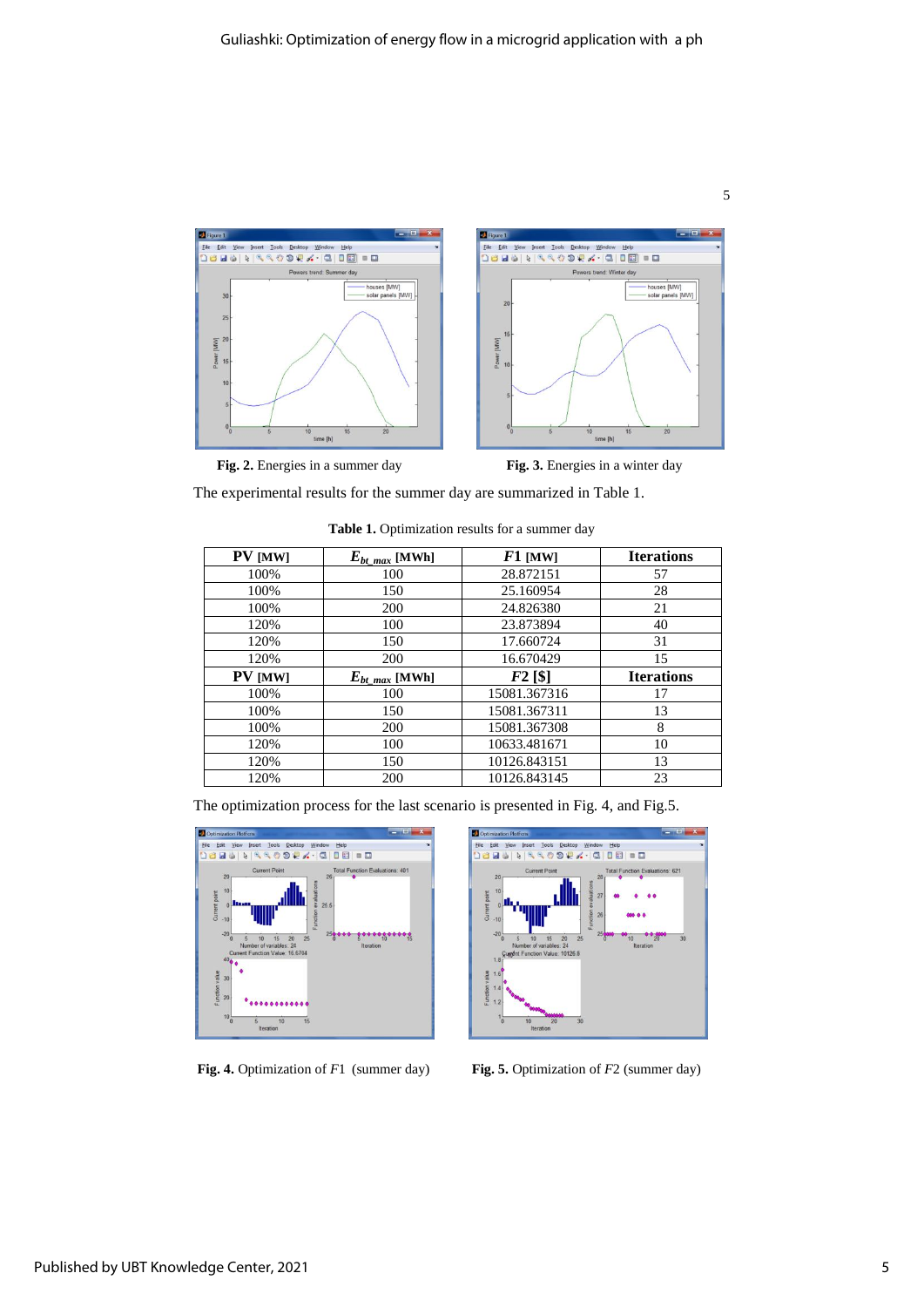The experimental results for the winter day are summarized in Table 2.

Table 2. Optimization results for a winter day

| <b>PV</b> [MW] | $E_{bt \ max}$ [MWh] | $F1$ [MW]    | <b>Iterations</b> |
|----------------|----------------------|--------------|-------------------|
| 100%           | 100                  | 27.276043    | 41                |
| 100%           | 150                  | 25.606384    | 25                |
| 100%           | 200                  | 25.606384    | 17                |
| 120%           | 100                  | 25.616398    | 44                |
| 120%           | 150                  | 20.963290    | 40                |
| 120%           | 200                  | 20.809397    | 15                |
| <b>PV</b> [MW] | $E_{bt \ max}$ [MWh] | $F2$ [\$]    | <b>Iterations</b> |
| 100%           | 100                  | 15555.198600 | 14                |
| 100%           | 150                  | 15555.198591 | 10                |
| 100%           | 200                  | 15555.198584 | 7                 |
| 120%           | 100                  | 13893.212055 | 13                |
| 120%           | 150                  | 12641.156431 | 9                 |
| 120%           | 200                  | 12641.156424 | 12                |

The optimization process for the last scenario is presented in Fig. 6, and Fig.7.





**Fig. 6.** Optimization of *F*1 (winter day) **Fig. 7.** Optimization of *F*2 (winter day)

## **5 Conclusions**

6

The obtained results show that the presented optimization approach can be very useful. The best considered scenario with  $PV = 120\%$  and  $E_{bt\text{ max}} = 200$  MWh demonstrates compared to the worst scenario with PV = 100% and  $E_{bt\text{ max}} = 100$  MWh that in a summer day the energy consumption can be reduced from 100% to 57,74%, and the price of the electricity purchased from the main grid can be reduced from 100% to 67,15%. In a winter day the energy consumption can be reduced from 100% to 76,29%, and the price of the electricity purchased from the main grid can be reduced from 100% to 81,27% correspondingly. These results are possible at the expense of increased investment for the battery system and for the photovoltaic system. In case